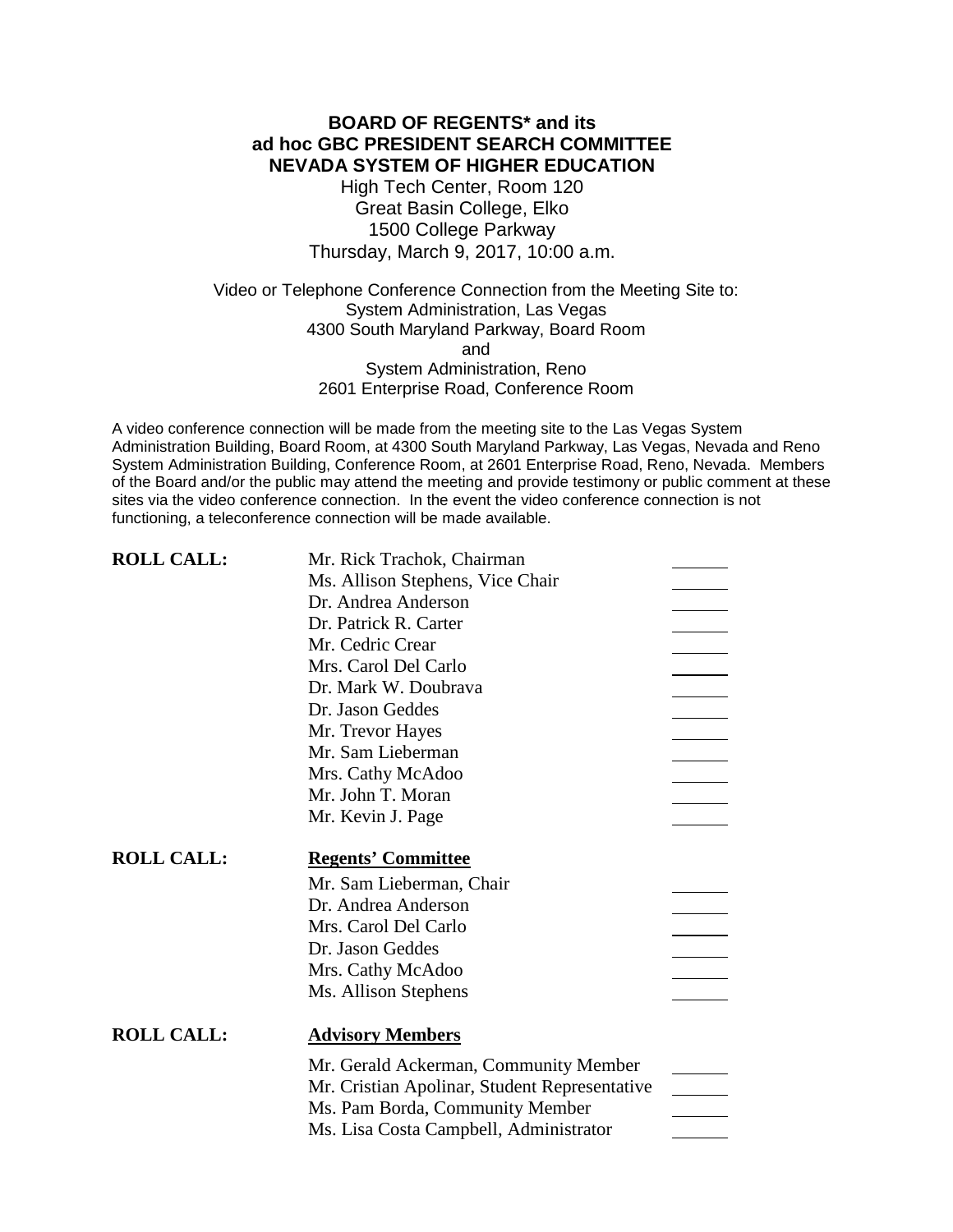| <b>ROLL CALL:</b> | <b>Advisory Members</b> (Continued)               |  |
|-------------------|---------------------------------------------------|--|
|                   | Ms. Mary Doucette, Faculty                        |  |
|                   | Dr. Jonathan Foster, Faculty                      |  |
|                   | Hon. Chris Johnson, Community Member              |  |
|                   | Mr. Matt McCarty, Alumnus/IAC Chair               |  |
|                   | Ms. Katie McConnell Community Member              |  |
|                   | Mr. Kevin Melcher, Community Member               |  |
|                   | Mr. Bret Murphy, Faculty                          |  |
|                   | Ms. Katie Neddenriep, Community Member            |  |
|                   | Mr. Rick Palagi, Community Member                 |  |
|                   | Ms. Michelle Phay, Classified Council             |  |
|                   | Mr. Ben Reed, Community Member                    |  |
|                   | Mr. Dave Roden, Community Member                  |  |
|                   | Ms. Sonja Sibert, Affirmative Action (Ex-officio) |  |
|                   | Dr. Laurie Walsh, Faculty                         |  |
|                   | Mr. Norm Whittaker, Faculty                       |  |
|                   | Mr. Tim Wichersham, Community Member              |  |
|                   | Mr. Jim Winer, Community Member                   |  |
|                   | Ms. Mardell Wilkins, Administrator                |  |
|                   | Mr. Jeff Zander, Community Member                 |  |

\*In addition to the ad hoc GBC President Search Committee, this meeting is noticed as a meeting of the Board of Regents to allow other Regents who may wish to attend to participate. However, action items will only be voted on by the Regents on the Committee, unless a Regent is temporarily made a member of that Committee under Board of Regents' Bylaws, Title 1, Article VI, Section 6. The full Board of Regents will consider the action items at a later Board of Regents' meeting.

### **IMPORTANT INFORMATION ABOUT THE AGENDA AND PUBLIC MEETING**

**NOTE:** Below is an agenda of all items scheduled to be considered. Notification is hereby provided that items on the agenda may be taken out of the order presented, two or more agenda items may be combined for consideration, and an agenda item may be removed from the agenda or discussion relating to an item on the agenda may be delayed at any time.

In accordance with the Board of Regents' Bylaws, Title I, Article V, Section 20, items voted on may be the subject of a motion to reconsider at this meeting. A motion to reconsider an item may be made at any time before adjournment of this meeting. Similarly, if an item is tabled at any time during the meeting, it may, by proper motion and vote, be taken from the table and thereafter be the subject of consideration and action at any time before adjournment of this meeting.

In accordance with the Board of Regents' Bylaws, Title 1, Art. V, Section 13, a quorum may be gained by telephonic hookup.

Some agenda items are noted as having accompanying reference material. Reference material may be accessed on the electronic version of the agenda by clicking the reference link associated with a particular item. The agenda and associated reference material may also be accessed on the Internet by visiting the Board of Regents' website at:

<http://system.nevada.edu/Nshe/index.cfm/administration/board-of-regents/meeting-agendas/>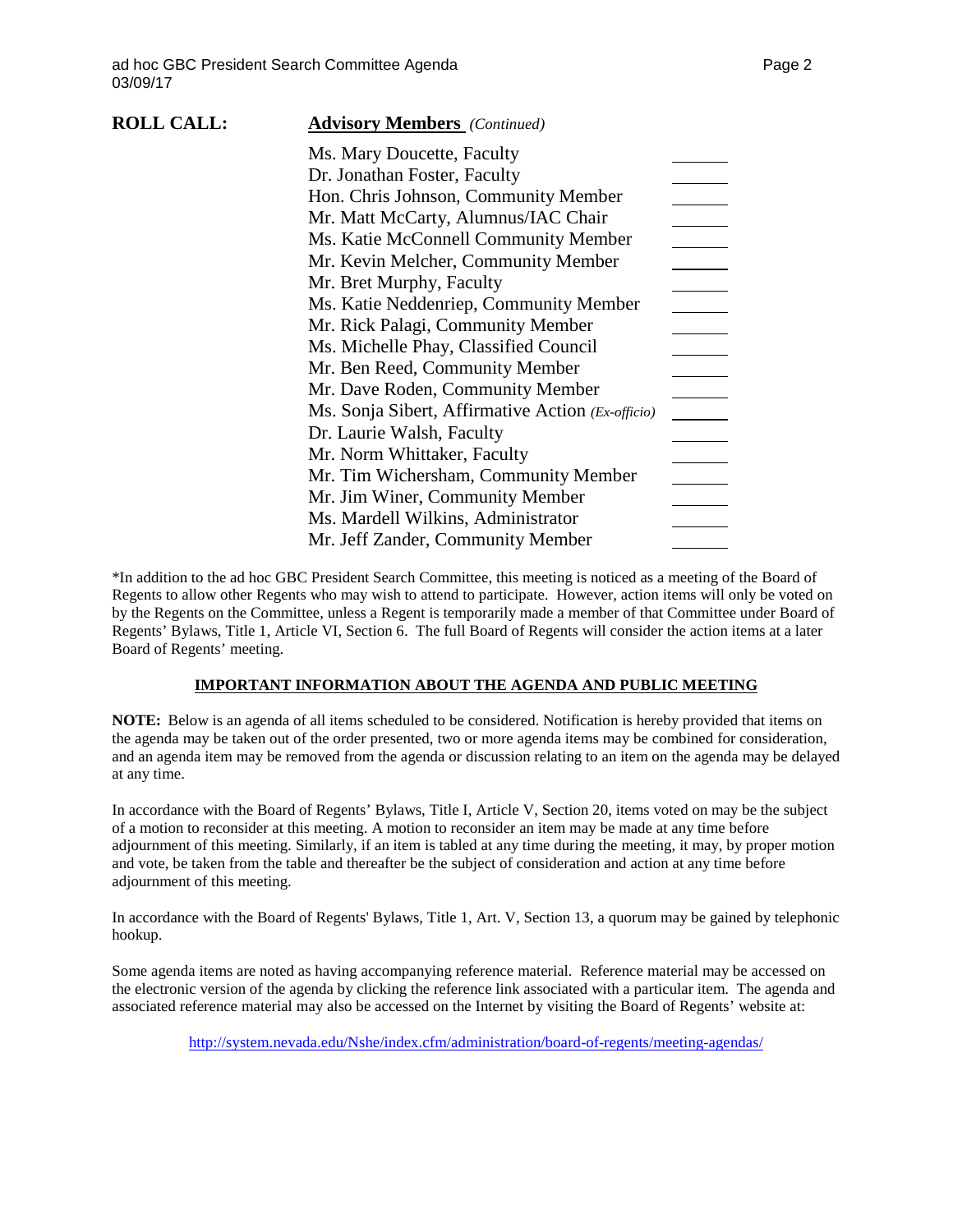Many public libraries have publicly accessible computer terminals. Copies of the reference material and any additional support materials that are submitted to the Board of Regents' Office and then distributed to the members of the Board of Regents after the mailing of this agenda but before the meeting, will be made available as follows: 1. Copies of any such materials are available at the Board of Regents' Office at 2601 Enterprise Road, Reno, Nevada, and the Board of Regents' Office at 4300 South Maryland Parkway, Las Vegas, Nevada. A copy may be requested by calling Angela Palmer at (775) 784-3465; 2. Copies of any such materials will also be available at the meeting site.

Reasonable efforts will be made to assist and accommodate physically disabled persons attending the meeting. Please call the Board office at (775) 784-4958 in advance so that arrangements may be made.

## **1. PUBLIC COMMENT INFORMATION ONLY**

Public comment will be taken during this agenda item. No action may be taken on a matter raised under this item until the matter is included on an agenda as an item on which action may be taken. Comments will be limited to three minutes per person. Persons making comment will be asked to begin by stating their name for the record and to spell their last name. The Committee Chair may elect to allow additional public comment on a specific agenda item when that agenda item is being considered.

In accordance with Attorney General Opinion No. 00-047, as restated in the Attorney General's Open Meeting Law Manual, the Committee Chair may prohibit comment if the content of that comment is a topic that is not relevant to, or within the authority of, the Board of Regents, or if the content is willfully disruptive of the meeting by being irrelevant, repetitious, slanderous, offensive, inflammatory, irrational or amounting to personal attacks or interfering with the rights of other speakers.

### **2. MINUTES FOR POSSIBLE ACTION**

Request is made for the approval of the February 1, 2017, meeting minutes. *[\(Ref. GBC PSC-2\)](http://system.nevada.edu/tasks/sites/Nshe/assets/File/BoardOfRegents/Agendas/2017/mar-mtgs/gbcpsc-refs/GBC%20PSC-2.pdf)*

# **3. CHAIR'S REPORT INFORMATION ONLY**

Chair Sam Lieberman will provide a report regarding the search process and related matters and will ask Chancellor John V. White to provide a report regarding the process by which the search consultant was selected. Chancellor John V. White will introduce the search consultant.

# **4. PRESIDENT SEARCH PROCESS FOR POSSIBLE ACTION**

The search consultant will lead a discussion on the president search process and specific search procedures, including a discussion on the proposed timeline for the search, the total number of semifinalists to be selected by the search consultant for interview by the Chancellor and the search consultant, and the total number of finalists to be brought to the Committee for in-person interviews. Based on the information presented, the Committee may provide direction to the search consultant in discharging the consultant's duties and on procedures to be employed in conducting the search.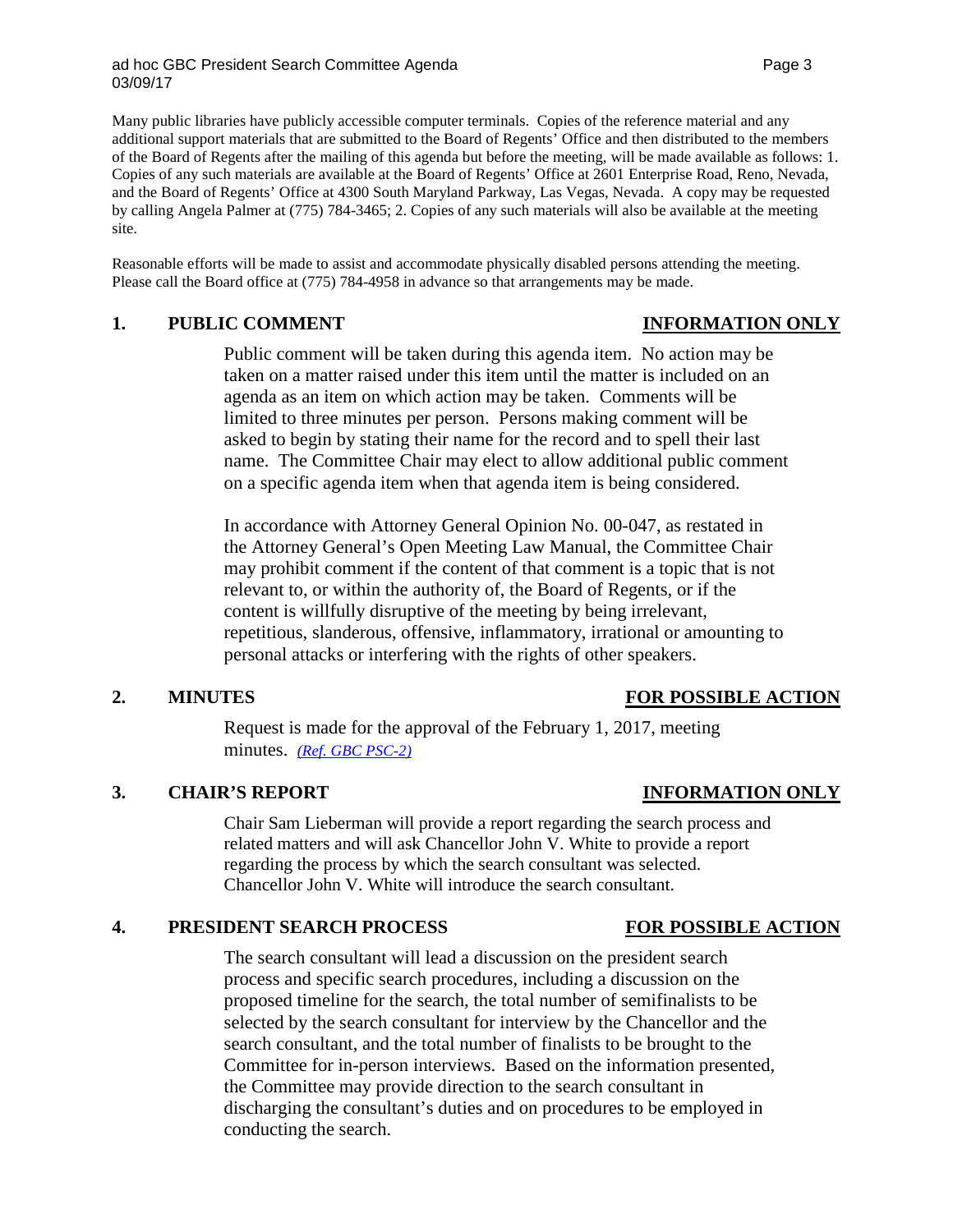### **5. PRESIDENT LEADERSHIP PROFILE FOR POSSIBLE ACTION AND RELATED MATERIALS**

The Committee, advisory members and the search consultant will review a preliminary draft of the proposed leadership profile for the GBC President Search, and the Committee may approve the proposed leadership profile or direct the search consultant to make revisions to the proposed leadership profile based on comments received at the meeting for review and final approval by the Chancellor. *[\(Ref. GBC PSC-5\)](http://system.nevada.edu/tasks/sites/Nshe/assets/File/BoardOfRegents/Agendas/2017/mar-mtgs/gbcpsc-refs/GBC%20PSC-5.pdf)*

# **6. ADVERTISING OPTIONS FOR POSSIBLE ACTION**

The Committee and advisory members, along with the search consultant will discuss, and the Committee may approve, the advertisement and publications in which to place the GBC President advertisement. *[\(Refs. GBC](http://system.nevada.edu/tasks/sites/Nshe/assets/File/BoardOfRegents/Agendas/2017/mar-mtgs/gbcpsc-refs/GBC%20PSC-6a.pdf) PSC-6a and [GBC PSC-6b\)](http://system.nevada.edu/tasks/sites/Nshe/assets/File/BoardOfRegents/Agendas/2017/mar-mtgs/gbcpsc-refs/GBC%20PSC-6b.pdf)*

## **7. NEW BUSINESS INFORMATION ONLY**

Items for consideration at future meetings may be suggested. Any discussion of an item under "New Business" is limited to description and clarification of the subject matter of the item, which may include the reasons for the request.

## **8. PUBLIC COMMENT INFORMATION ONLY**

Public comment will be taken during this agenda item. No action may be taken on a matter raised under this item until the matter is included on an agenda as an item on which action may be taken. Comments will be limited to three minutes per person. Persons making comment will be asked to begin by stating their name for the record and to spell their last name. The Committee Chair may elect to allow additional public comment on a specific agenda item when that agenda item is being considered.

In accordance with Attorney General Opinion No. 00-047, as restated in the Attorney General's Open Meeting Law Manual, the Committee Chair may prohibit comment if the content of that comment is a topic that is not relevant to, or within the authority of, the Board of Regents, or if the content is willfully disruptive of the meeting by being irrelevant, repetitious, slanderous, offensive, inflammatory, irrational or amounting to personal attacks or interfering with the rights of other speakers.